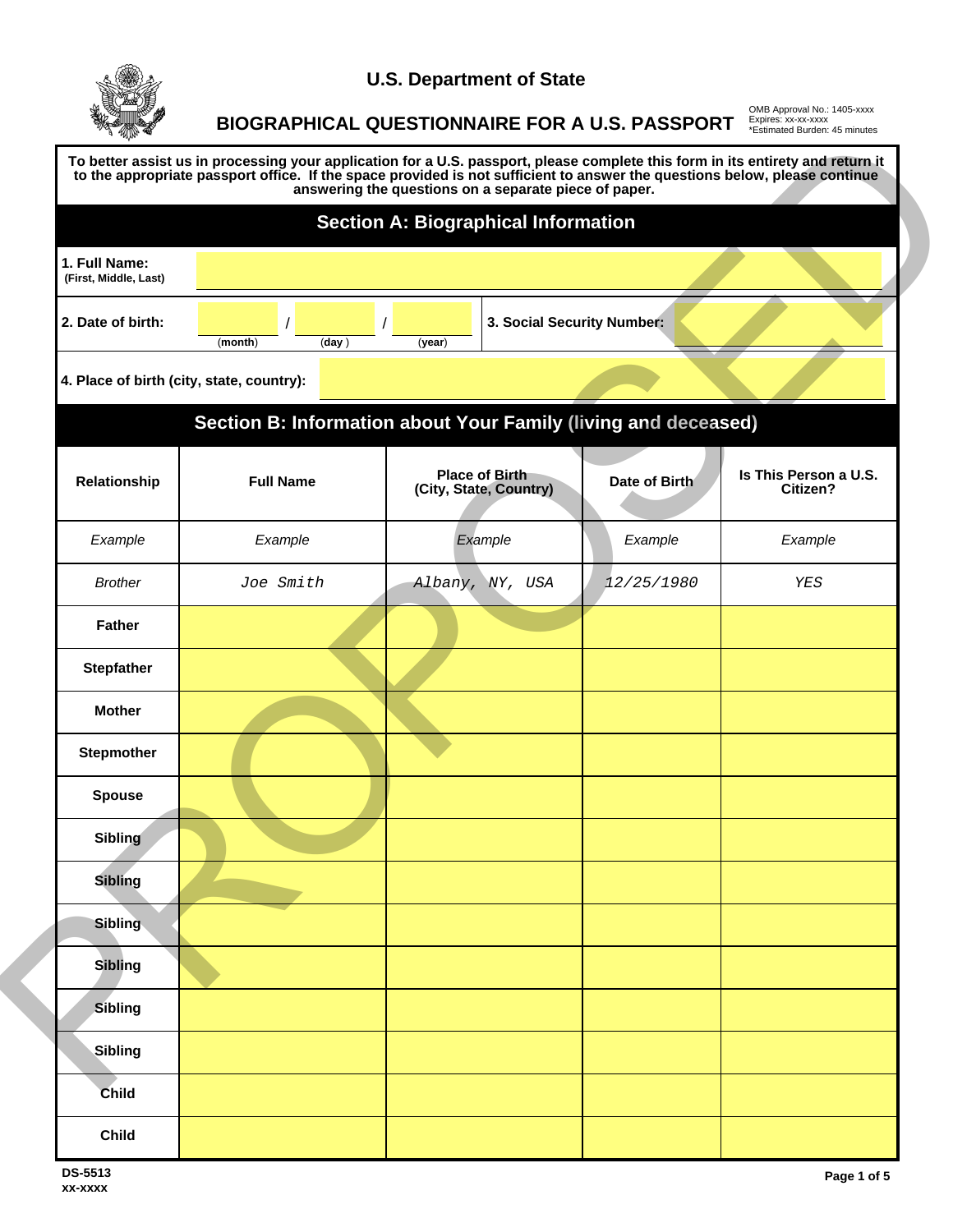|                                    | Was your birth recorded within one year of the date your birth occurred?                                                                                                                                                                                  |                  | Yes<br>$\sim 10$ | No                     |
|------------------------------------|-----------------------------------------------------------------------------------------------------------------------------------------------------------------------------------------------------------------------------------------------------------|------------------|------------------|------------------------|
|                                    | Were you born in a medical facility?                                                                                                                                                                                                                      |                  | Yes              | No                     |
|                                    | 5. List your mother's residence one year before your birth:                                                                                                                                                                                               |                  |                  |                        |
|                                    |                                                                                                                                                                                                                                                           | (Street Address) |                  | (City, State, Country) |
|                                    | 6. List your mother's residence at the time of your birth:                                                                                                                                                                                                | (Street Address) |                  | (City, State, Country) |
|                                    | 7. List your mother's residence one year after your birth:                                                                                                                                                                                                |                  |                  |                        |
|                                    | 8. Mother's place of employment at the time of your birth:                                                                                                                                                                                                | (Street Address) |                  | (City, State, Country) |
| Dates of employment:               | Name of employer:                                                                                                                                                                                                                                         |                  |                  |                        |
| <b>Address of employer:</b>        |                                                                                                                                                                                                                                                           |                  |                  |                        |
|                                    | 9. Did your mother receive pre-natal or post-natal medical care?                                                                                                                                                                                          | <b>Yes</b><br>No |                  |                        |
| <b>Hospital or other facility:</b> |                                                                                                                                                                                                                                                           |                  |                  |                        |
|                                    |                                                                                                                                                                                                                                                           |                  |                  |                        |
|                                    |                                                                                                                                                                                                                                                           |                  |                  |                        |
| <b>Address:</b>                    |                                                                                                                                                                                                                                                           |                  |                  |                        |
|                                    |                                                                                                                                                                                                                                                           |                  |                  |                        |
| Name of Doctor:                    |                                                                                                                                                                                                                                                           |                  |                  |                        |
| Dates of appointments:             |                                                                                                                                                                                                                                                           |                  |                  |                        |
|                                    |                                                                                                                                                                                                                                                           |                  |                  |                        |
|                                    | 10. What type of document, if any, did your mother use to enter into the United States before your birth?                                                                                                                                                 |                  |                  |                        |
|                                    |                                                                                                                                                                                                                                                           |                  |                  |                        |
|                                    | 11. Please describe the circumstances of your birth including the names (as well as address and phone number, if available)<br>of persons present or in attendance at your birth:                                                                         |                  |                  |                        |
|                                    |                                                                                                                                                                                                                                                           |                  |                  |                        |
|                                    |                                                                                                                                                                                                                                                           |                  |                  |                        |
|                                    |                                                                                                                                                                                                                                                           |                  |                  |                        |
|                                    |                                                                                                                                                                                                                                                           |                  |                  |                        |
|                                    |                                                                                                                                                                                                                                                           |                  |                  |                        |
| institution, and date.)            | 12. Was there any religious or institutional recording of your birth or event occuring around the time of birth? (Example:<br>baptism, circumcision, confirmation or other religious ceremony. Please provide details including the name, location of the |                  |                  |                        |
|                                    |                                                                                                                                                                                                                                                           |                  |                  |                        |
|                                    |                                                                                                                                                                                                                                                           |                  |                  |                        |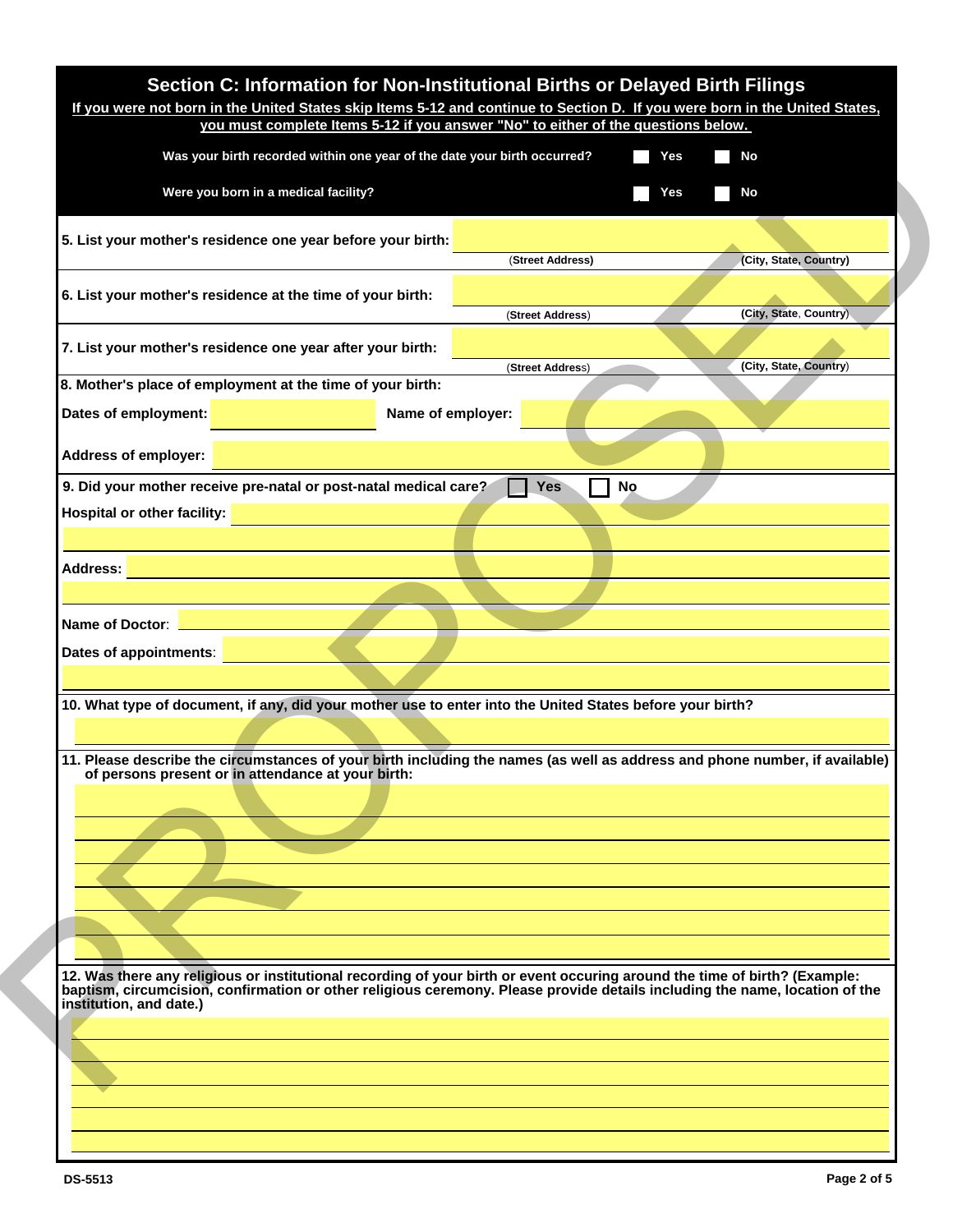## **Section D: Residences Please list all of your residences inside and outside of the United States starting with your birth until the present. Street City State Zip Code Country Time of Time of<br>Residence** *Example Example Example Example Example Example 123 First St. Houston Texas <sup>39408</sup> USA 3/1990 to 6/2002* Evrope Council (Deputy) State Council (Deputy) (Deputy) (Deputy) (Deputy) (Deputy) (Deputy) (Deputy) (Deputy) (Deputy) (Deputy) (Deputy) (Deputy) (Deputy) (Deputy) (Deputy) (Deputy) (Deputy) (Deputy) (Deputy) (Deputy) (Dep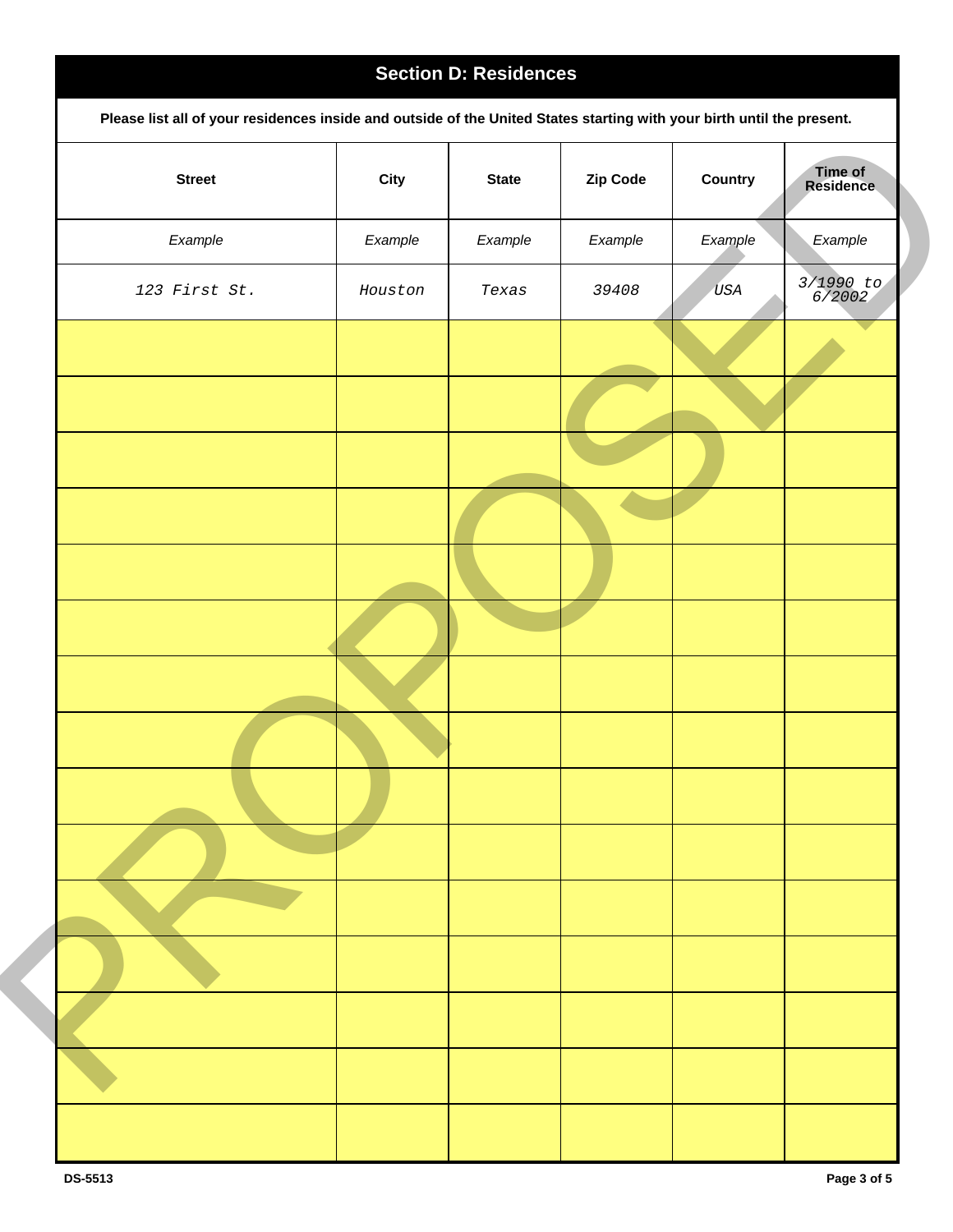|                                                            |                                                                                                  |                   | <b>Section E: Employment</b> |              |                      |            |                                   |
|------------------------------------------------------------|--------------------------------------------------------------------------------------------------|-------------------|------------------------------|--------------|----------------------|------------|-----------------------------------|
|                                                            | Please list all of your current and former places of employment in the United States and abroad. |                   |                              |              |                      |            |                                   |
| <b>Company Name</b>                                        | <b>Address</b>                                                                                   | City, State       | Country                      |              | <b>Time Employed</b> | Supervisor | <b>Telephone</b>                  |
| Example                                                    | Example                                                                                          | Example           | Example                      |              | Example              | Example    | Example                           |
| $\boldsymbol{A}\boldsymbol{B}\boldsymbol{C}$<br>Industries | 1001 Lone<br>Star Drive                                                                          | Houston,<br>Texas | USA                          |              | 2004-2008            | John Smith | $(316)555 - 1212$                 |
|                                                            |                                                                                                  |                   |                              |              |                      |            |                                   |
|                                                            |                                                                                                  |                   |                              |              |                      |            |                                   |
|                                                            |                                                                                                  |                   |                              |              |                      |            |                                   |
|                                                            |                                                                                                  |                   |                              |              |                      |            |                                   |
|                                                            |                                                                                                  |                   |                              |              |                      |            |                                   |
|                                                            |                                                                                                  |                   |                              |              |                      |            |                                   |
|                                                            |                                                                                                  |                   |                              |              |                      |            |                                   |
|                                                            |                                                                                                  |                   | <b>Section F: Schools</b>    |              |                      |            |                                   |
|                                                            | Please list all schools that you attended inside and outside of the United States.               |                   |                              |              |                      |            |                                   |
| Name of School                                             | <b>Address</b>                                                                                   |                   | <b>City</b>                  | <b>State</b> | <b>Country</b>       |            | <b>Dates of School Attendence</b> |
| Example                                                    | Example                                                                                          |                   | Example                      | Example      | Example              |            | Example                           |
| Sam Houston<br>Elementary                                  | 800 West Elm St.                                                                                 |                   | Houston                      | Texas        | $_{USA}$             |            | 8/1990 to 6/1994                  |
|                                                            |                                                                                                  |                   |                              |              |                      |            |                                   |
|                                                            |                                                                                                  |                   |                              |              |                      |            |                                   |
|                                                            |                                                                                                  |                   |                              |              |                      |            |                                   |
|                                                            |                                                                                                  |                   |                              |              |                      |            |                                   |
|                                                            |                                                                                                  |                   |                              |              |                      |            |                                   |
|                                                            |                                                                                                  |                   |                              |              |                      |            |                                   |
|                                                            |                                                                                                  |                   |                              |              |                      |            |                                   |